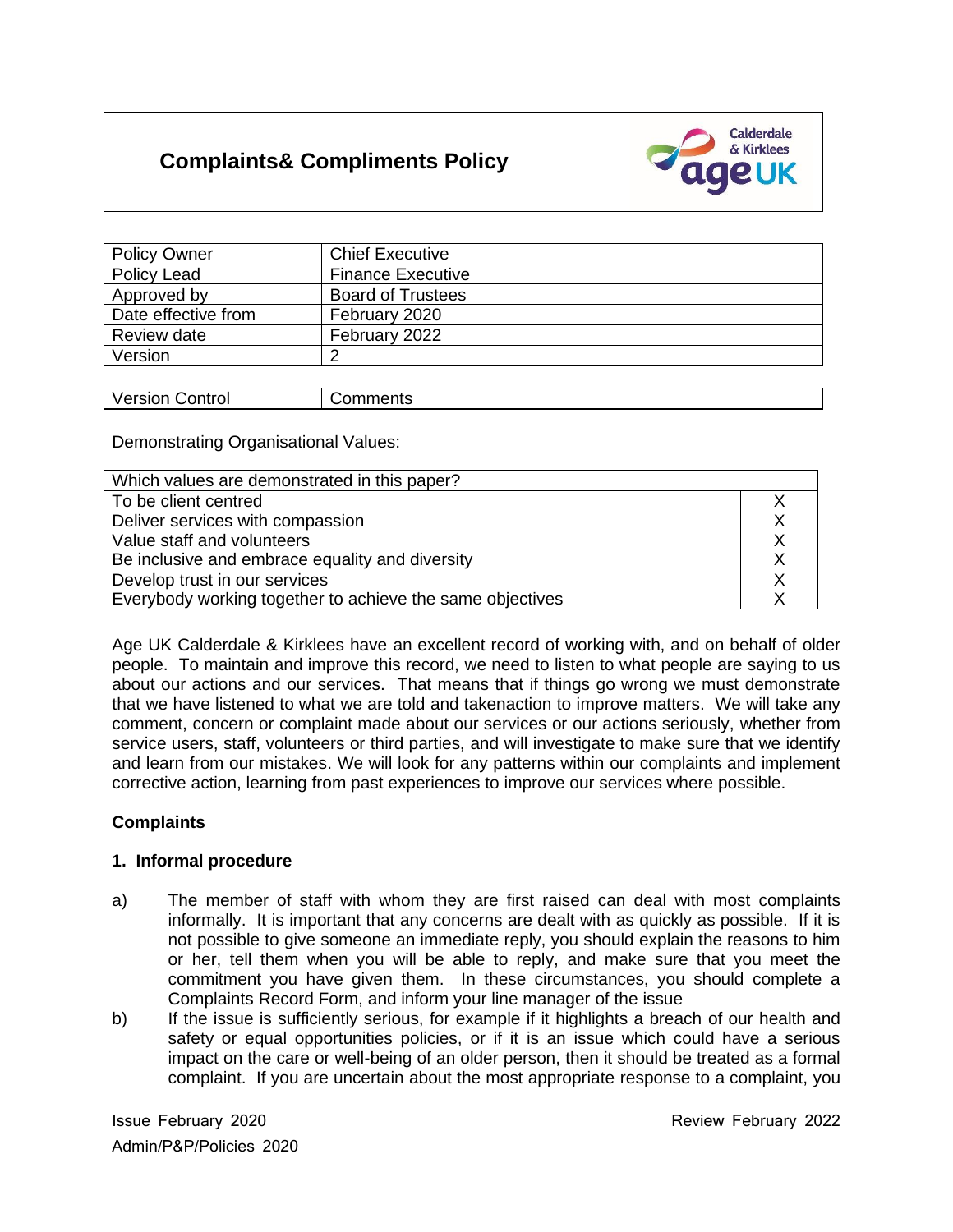must discuss the matter with your line manager or another senior manager as soon as possible, but always within two working days.

## **2. Formal Procedure**

- a) If the individual is not happy that the matter has been dealt with properly, and wishes to continue with their complaint, the formal procedure must be followed.
- b) It is important that the complaint is carefully recorded, noted and coded on the complaints logwhich can be accessed on the shared drive. If the person making the complaint is either unable or unwilling to put it in writing, then it is your responsibility to ensure that as much information as possible is collected and recorded to understand the complaint.
- c) Any formal complaint must be notified immediately to the Chief Executive, or in his/her absence, an appropriate senior manager. The complaint must be acknowledged in writing within five working days. The Chief Executive (or Chair where the complaint concerns the Chief Executive) will arrange for the matter to be investigated, and ensure that a response is sent to the complainant within twenty-one days. If it is not possible to respond within this timescale, the complainant will be informed of the reasons for the delay. A full reply must then follow after not more than a further twenty-one days.
- d) Any person or persons named in a complaint will be informed that a complaint has been made about them. However, the amount of detail given may be limited if, in the opinion of the Chief Executive, disclosure would hamper full investigation of the complaint.

## **3. Appeals**

- a) If the complainant is not happy with the actions taken, they have the right to appeal to a panel made up of members of the Board of Trustees (which may also include an independent person). They will be able to make submissions either in writing or in person.
- b) Wherever possible, the appeal panel will meet to consider the complaint within fourteen days, and their decision will be given to the complainant within seven days of the meeting.
- c) The Chief Executive is responsible for reporting to the Board of Trustees on complaints received, and on action in resolving them. This will not normally involve the identification of individual staff members.

#### **4. Compliments**

As an Organisation we strive to meet our client's expectations and deliver the highest level service at all times. We welcome feedback to help us provide us with evidence of how we are performing. All positive feedback will be logged on our complaints and compliments log (which can be accessed on the shared drive) so we can monitor what we are doing well.

#### **5.GDPR**

Our Privacy Notice will provide you with more information on the data we hold about you, what we do with that data, who we share your data with and your new rights under GDPR.